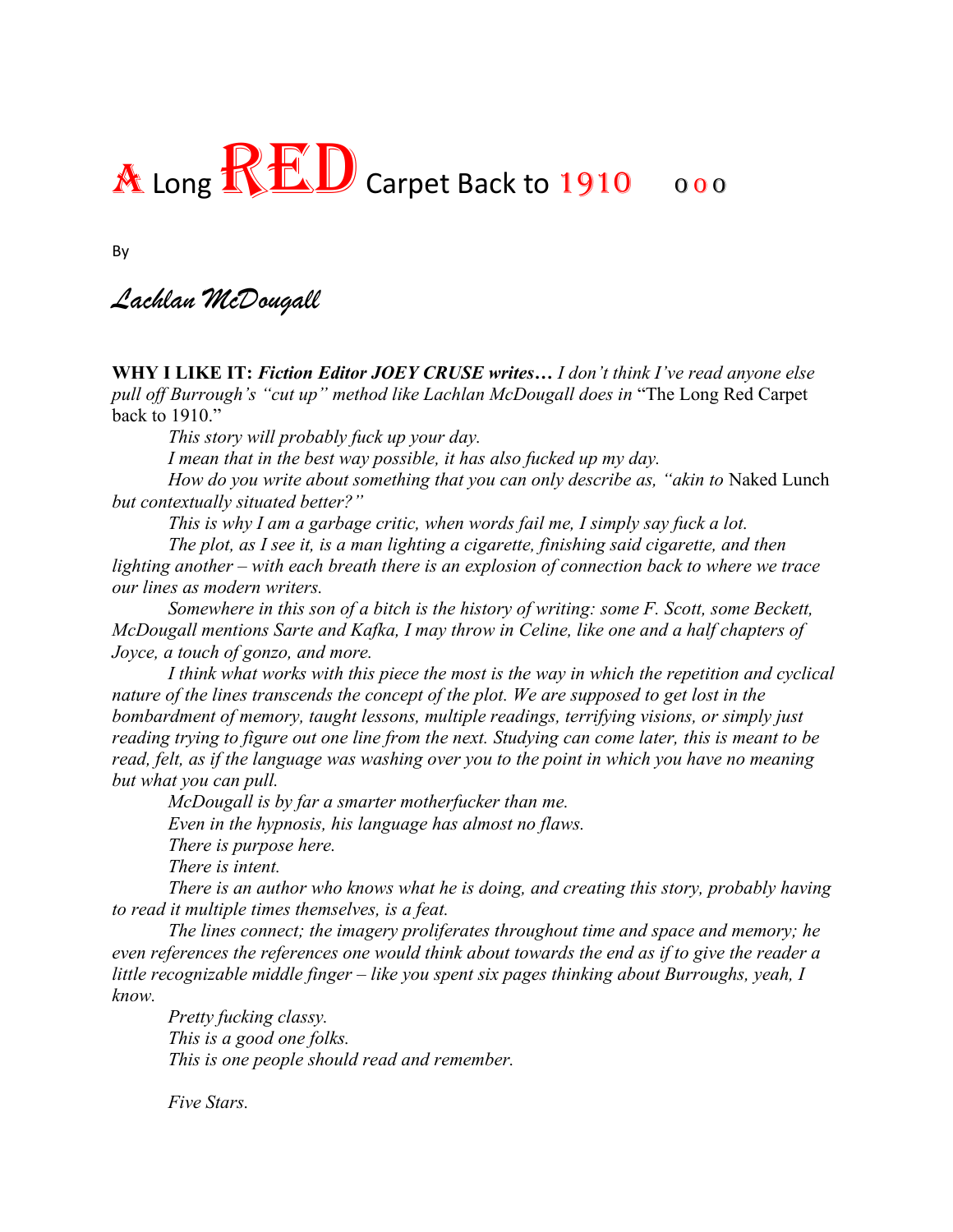## **QUALITY QUOTABLE** *(for the love of language…)*

Newman and I bundle inside like insect legs folded vertiginous, assume position in front of the control display lighting up like dead fisheye in glinting sunlight of a failing dawn – the Academy always comes calling, no two ways about it – comes rolling down thick highways of stale fixes, dead time, and frozen flesh strung out across all known coordinate points, launch liquid into space.

I slide a cigarette smoothly from a fresh pack and sit tight in heavy gas pouring down soupy liquid influenza – set the great work in motion with flare of match and gentle arcing caress of spent wood through cold compartment air. Bert Brecht cuts down across the viewscreen with Sartre, Burroughs, Kafka, and all manner of literature...

## **The Long Red Carpet Back to 1910**

I light a slow cigarette in featherlight touch of zero gravity – arc the empty packet in graceful curve towards vacuum trash receptacle wafts gentle smell of soiled linen, gasoline, and compost, green vegetable smell like forgotten underdrawers steaming in thawed flesh of the human fix – blue smoke curls up around me in wandering rays of light refracting from control unit hunkered down in corner of the compartment like an overbearing matron stiff in hospital whites – drift out to blue ether, I remember 1910:

Mix a bicarbonate of soda in featherlight touch of zero gravity – 'automatic' programming winds word/image track around stale flesh in jury box – shrug heavy metallic... *urp*... excuse me, truly sorry, when the wind comes calling, can't hold it back... turn briskly to face speech sounds in "do this" "do that" winding around stale flesh – all available images prove fatal with introduction of the man on cellular level, fade out to the human fix waiting on streetcorners in dead frozen time. I am travelling with Newman wigged out on some sort of premature death kick and the old doctor trailing blue fingers along every boy we meet, stop for coffee in downtown automat with dry dust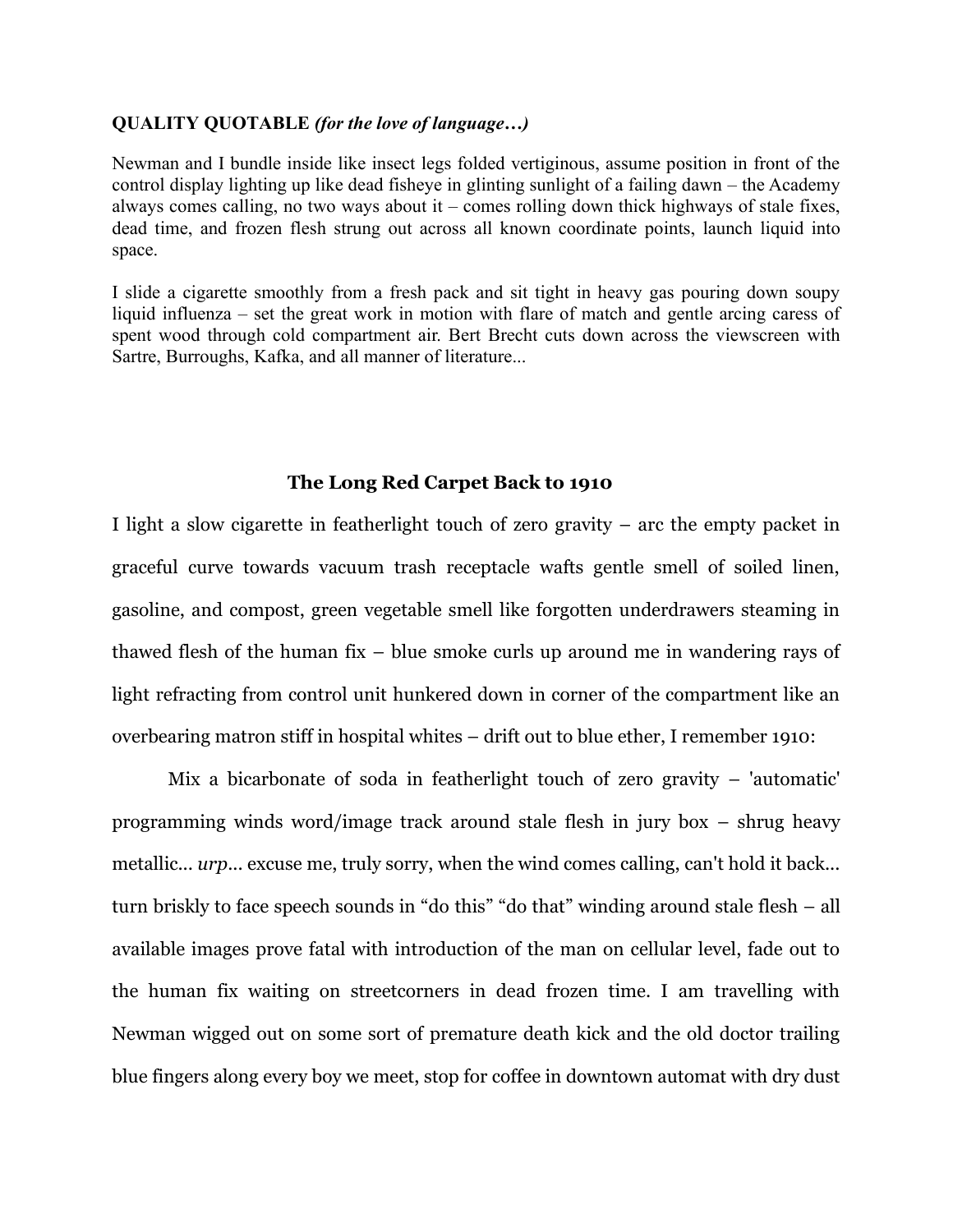torture film beaming out 25 frames per second – economic boom on cracked pavement and temple of the image: "we all got our tracks buddy – make your scars stand up just to see it..." – green telephone wire on interplanetary oven blows Nagasaki blues out to space, vegetable smell of gasoline and compost rotting the place all around us and thawing flesh strictly from travel and neglect.

The old doctor returns from the john waving a pistol in the air, fixes around with cold undersea eyes, claims he got new connection with the almighty we make a mad run out to uptown liquor store in and out quick as shit in your eye – Newman shuts down in heavy gas of stale overcoat draped over thin shoulders dunking coffee slow and steady – all manner of speech sounds cut through the establishment, the Architecture Kid cutting Holy Lands on Calvin frequency  $-1$  got a nose for these sorts of things  $-$  the mythology con selling student of Chicago-New York City, catholic preaching into dry dust – leads you down to random juxtaposition in weedflower and bicarbonate of soda, leaves you sick on city streets leaking vitreous humour and looking for the old doctor.

We got this car burning heat outside – '28 Buick, all yellow with whitewalled tyres – green sky of crab planet, Holy larval pin erected and demolished – interstellar larvae up on some local statute or other. Avoid the bulls running through the place like blue nightmares swinging nightstick onto anything that moves, scuttle insect legs out to the vehicle and burst out of town like a rotten old cocoon smelling of dead flesh thawing room temperature after quick fix in the back – brings you to life and kicking stale overcoat from thin frame breathing heavy, puffs out flesh pink and fat.

We buried Faber in oven blue invasion lines downtown in big blue bunker – put the squeeze on us good and proper and the old doc waving his pistol around like it's Halloween night – well that motherfucker had it coming swift and fast and he won't be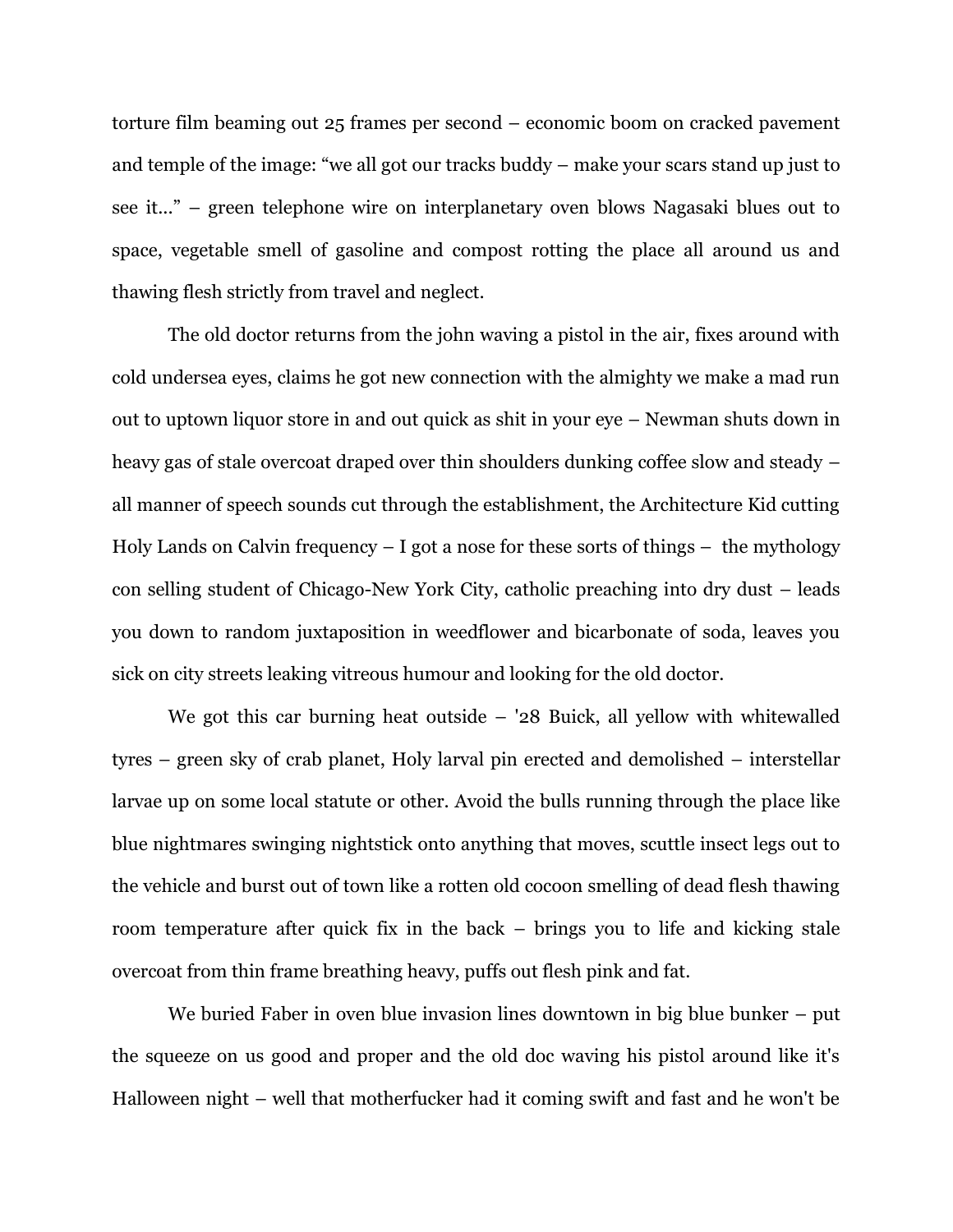grassing out no more on the wire. Various types come cruising through the district typing slow reports in planetary relief, tension and inspiration cuts back and forth like a knife across all three of us burning sick in death chucks. We lose the Buick quick and heavy, make plans to cut out to England – rosy skin and fair weather – whole district in panic and chaos and Newman hustling round in slow up and down of low-rise office buildings up on the viewscreen. Trained exclusively for this kind of operation – we got crab people coming in through the whole affair and the heat closing in on every level – word/image track beaming down across all grey buildings and neon streetscapes wising up the establishment to everything that's going on. Word population triples across all wavelengths beaming down to subcortex of every wild young thing leaning on lamppost and spitting jelly at the moon – scurry slow writing out on the liminal wavelength, stale newspaper in forgotten class of New York-Chicago – the Architecture kick.

The Advocate speaks: "silence". We cut out good and fast, wake up sick on London streets in crablike position of University Rector. Newman sniffs the wind regal like London queer sips tea with picture postcard of the queen, fades out into blue ether and wakes up walking streets of Salzburg with deep animosity towards his fellow man – the doctor starts a clinic in Podunk, New Jersey, hauled into court on a malpractice charge runs insect cargo back and forth across state lines – and here I am filling space study literature in Academy tutelage Oxford, got a real knack for it, read five books at a time and spit out criticisms on the automatic typing machine back and forth over good taste and general knowledge. Petroleum jelly and penetrated design on the Architecture school running all along the pathways, launch liquid into space – shimmering translucent skin runs cold in the wires – cut with vorpal blade soft reports of clinging skin breathing apparatus, got to get in on the action on way or another.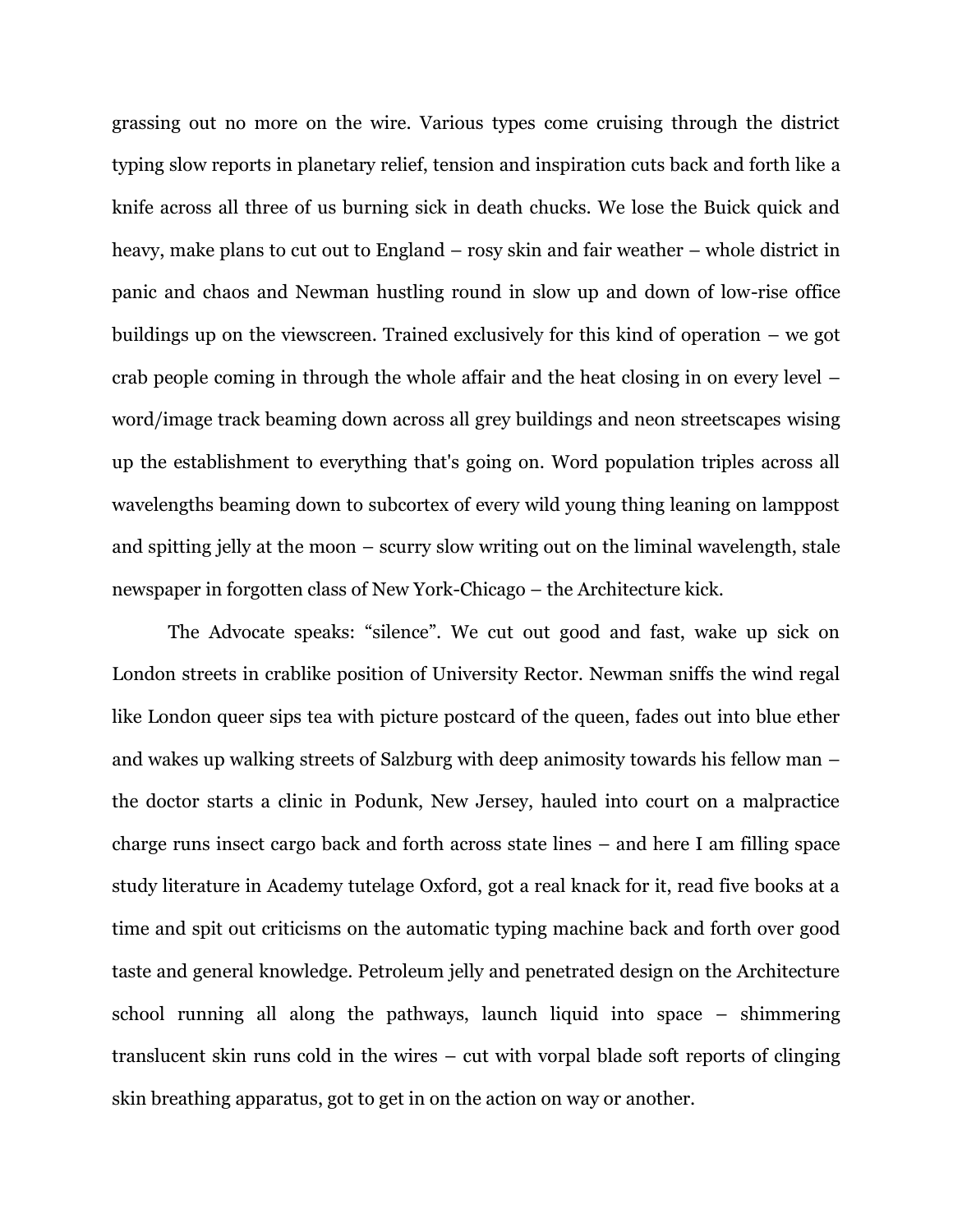I meet up with this sharkish young man all blond hair and California tan studies entomology on weekends and has good connection on the inside track – I know his type, run image track through the processor and end up huddling stale overcoat over sandstone cloisters University Square looking for fix in between conference calls with the dean of mouldy old bugs. Heavy fix for it, introduce him to the doctor running back and forth across the medical records – we move into the department broom closet, brushing aside deathly crush of moths, butterfly, and cicada, take fix then and there, schlupping up the dean of social studies and feel human for a minute or two in slowly thawing minutes of dead time. Tired old politicos on the academic wavelength beam out bullshit of desiccated planet dying on the vine like some burning fig makes you sick just to see it – take aim the camera gun! – we rush out of the place burning down wheat fields and hedge mazes, dance dance of our kind on rooftop skyscrapers, whisper deeds in Turkish bathhouse rolling petroleum jelly between sticky fingers and breathing deep mouth kisses all around the place. I fade out to 1910 running back a long red carpet to Podunk, New Jersey looking for the old doctor sick in the green dawn.

Tired old Traveller writing salacious diaries to Bee and Beasley inhabiting music hall of 1920 – belches bright and neon across a darkening night: littered streets of dry husk office buildings soft and pungent, corpse of salacious business running soft fingers down vertiginous fin of interstellar travel – fishboys dance a jig of pliable skin, weave in and out of the dermal layer, tear down statues of Grassy Nelly and erect an enormous guillotine slapping erogenous appendage down like butcher's meat. Newman appears like clockwork smoke and hazes long fingers around the doc and I looking for a fix before fade out into city streets of dead frozen time, spent the weekend goosing boys around the European track and now he's wet with rank slime comes off like tepid jelly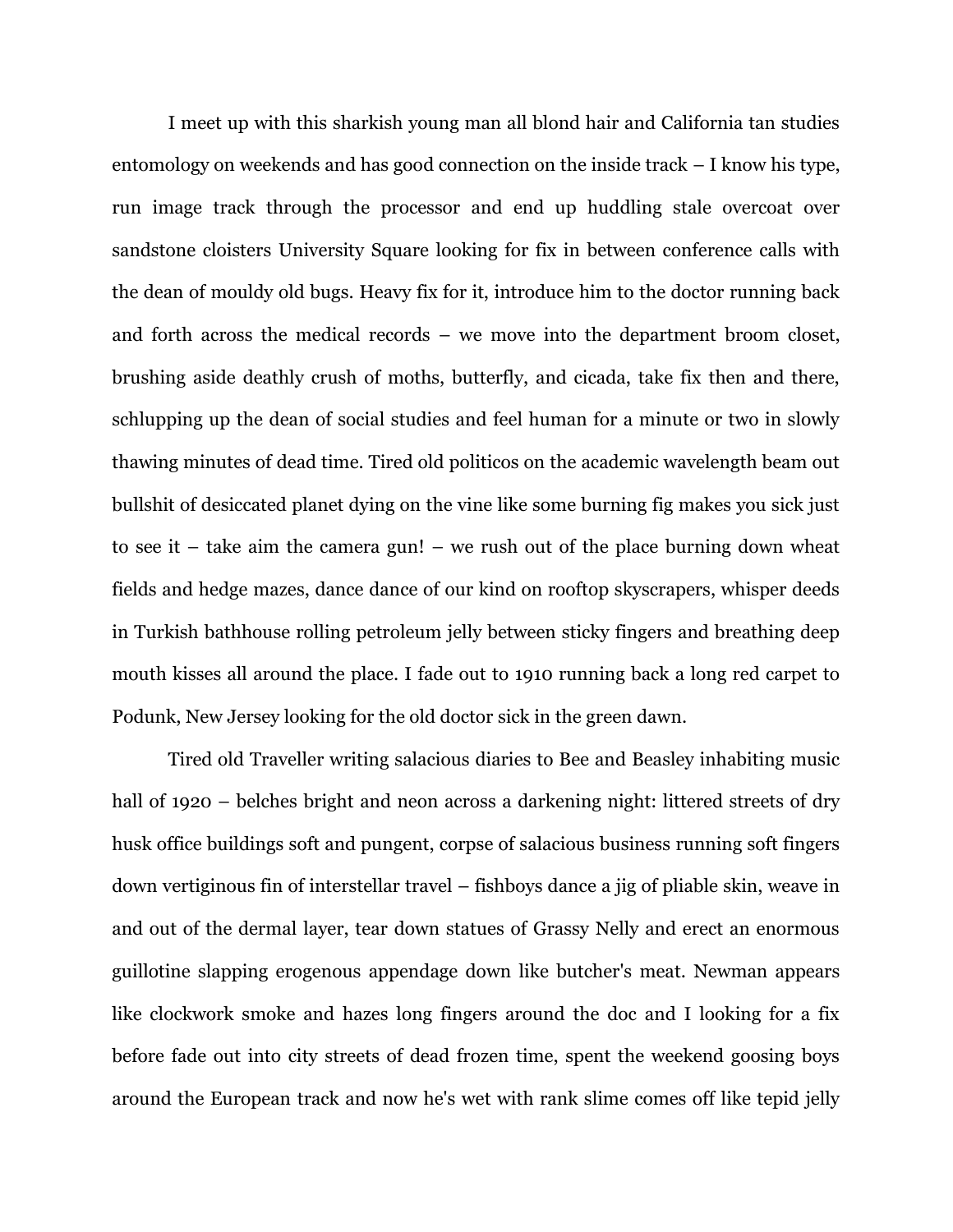and stinks green vegetable smell like a compost heap. The doctor takes a long cool look around the room and quiets down the image tracks – standard operating procedure, get in on the Academy wavelength and fight the good fight – feel crab people running heavy metallic pincers up and down my spine, got insect kicks waiting for me back home in rich St Louis family – books of the great masters, five at a time until death in Panic – sharkish young blonde withers down to dry husk in Oxford town, grey flesh around his ankles like dead time running out.

KK likes it back and forth across time and space, leads the whole gang down to dusty apartment where we make to score for one last time before business comes calling. Puff out pink and fat, got a job to do – get instructions in on the audible line and fold ourselves into stale overcoat come thick and meaty like skin of breathing apparatus: the *Terminus* sits dead silent on soft ground of skyscraper rubble where the old timers come and spit their jelly like faded grey flesh around the ankles. Newman and I bundle inside like insect legs folded vertiginous, assume position in front of the control display lighting up like dead fisheye in glinting sunlight of a failing dawn – the Academy always comes calling, no two ways about it – comes rolling down thick highways of stale fixes, dead time, and frozen flesh strung out across all known coordinate points, launch liquid into space.

Cut back to present time: fade in on dead city countertop dunking coffee in lowrise buildings of primal weedflower – civil war corpse on rusty benchseat munches stale rubber sandwich and scurries out of tired confederate soldier writing cold letters on automatic typing machine. I finish my cigarette and float gently over to the waste receptacle through twisting clouds of blue smoke – the Kid shrugs heavy metallic shoulders and distributes intentions amongst the fishboys, belches into the electric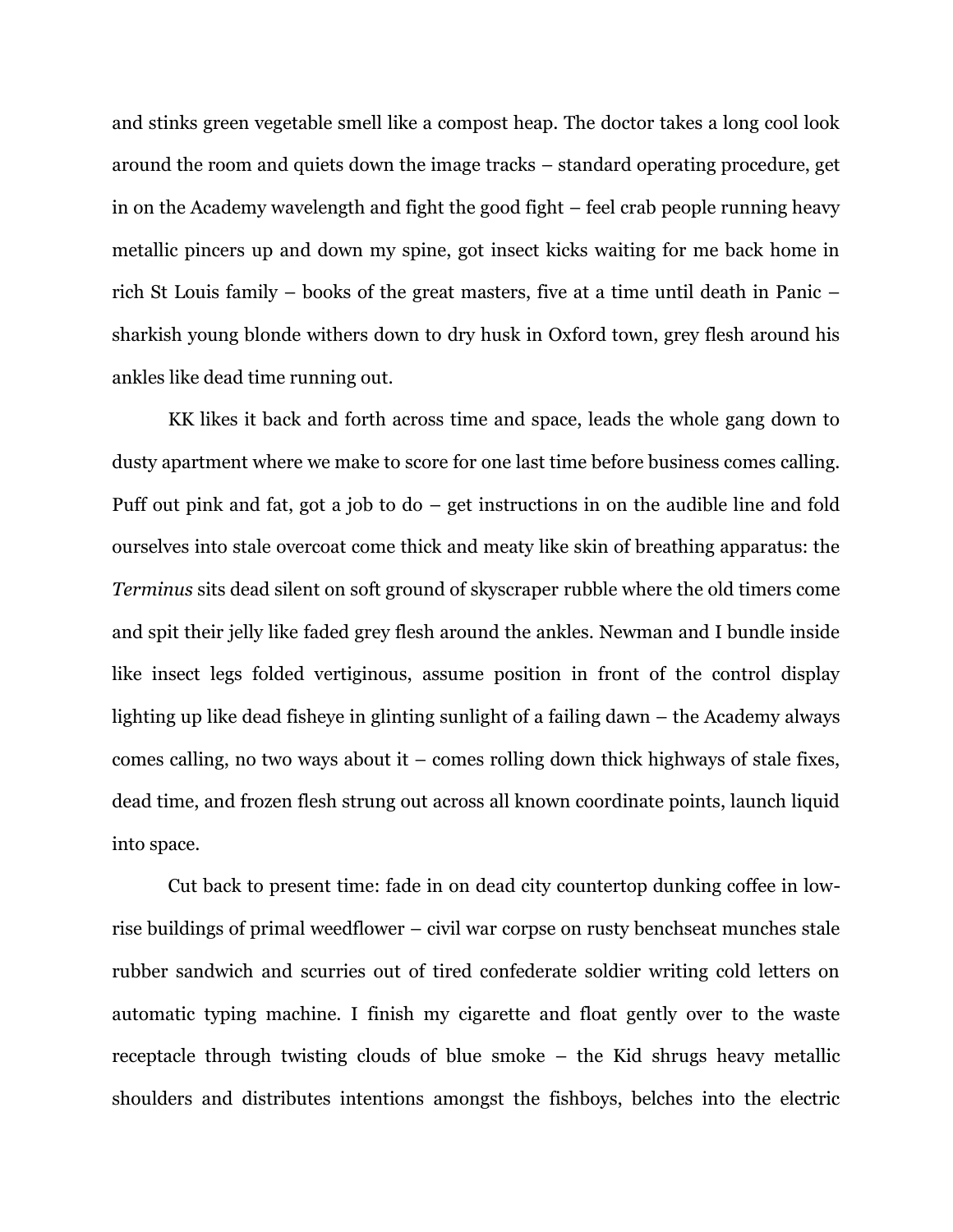distance – I ease the *Terminus* out through bleeding asteroids and damaged rings of cold revolving planets lost to undulating waves of dead, frozen time. Newman and I have our orders, lost in dead space sick and floating like stale overcoat in yellow Buick of 1928. The Academy has its hold on me just like any other insect comes running down the line – you must understand that this planet was not my first choice, arrived entirely by accident through no fault of my own.

We freeze out language and speak only on subliminal device flickering antennae and subroutine vocalisations – this is how you do it: run all vocalisations out silently in your head like you was speaking without move your mouth, next you uncoil the antennae in direction of your intended target and make this low hum like you was a buddhist monk getting on satori kick, speak your thoughts through the hum and think clear images of what it is you communicate, do it right you melt down into jelly right where you stand and the other party makes with total understanding all over the carpet. Newman and I do this back and forth like clockwork: back and forth the Holy Lands – pull in formation through random assembly of green sky planet of forgotten nebula – write it down, take control, who are you an agent for? Take down in directed sound of hallways burning bright redacted presence on the Control line – all stars look the same to me now, all planets burn the same disease when crab people come calling – operate on wavelength of Total Control, insinuate themselves into all functioning aspects of regular life and break down sympatico vibrations until they no longer function*.* Got a regular sex connection? Not for much longer... two unhappy nation-states got the bomb and work the tape back and forth between themselves to oblivion... got it tired on streetcorners waiting to make connection? Well buddy, we all got our tracks... makes your scars stand up just to see it... Happened back on my planet, I suppose, until I was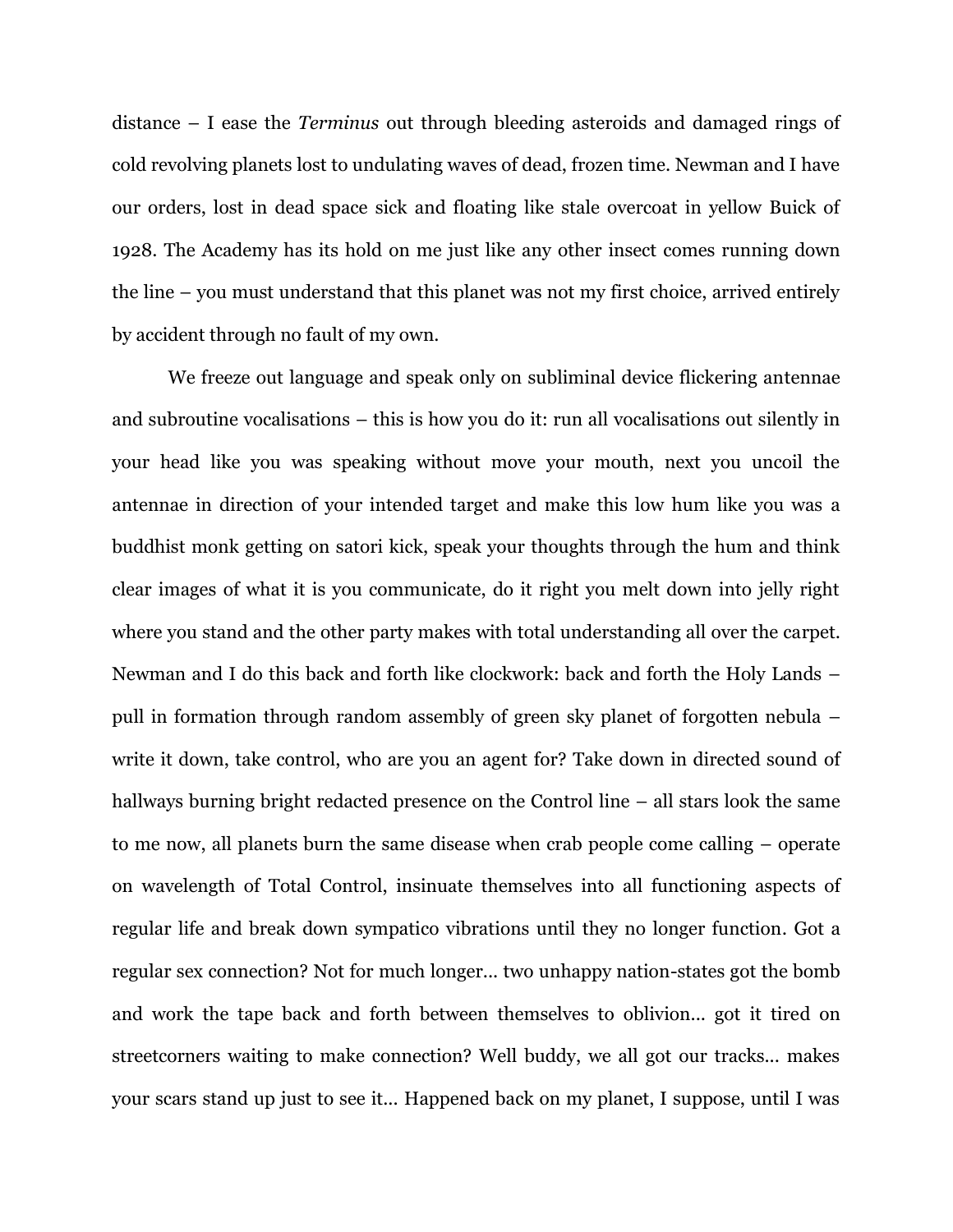hurled out into ether and forced into this soft fleshy body baby-born of mother kicking and screaming and shitting in the shimmering dawn – you must understand, this was not my first choice.

Traveller Philly pulls up the Kid in coffee sprinkled over literature of Director disease: converts women and children into shutdown of all basic functions, listen only to the machine growing fungus like black mould between the eyes and in the lungs and all down the insides of the apparatus until everything comes running down to total destruction – burn all plant matter and boil the lakes – there will be nothing left at the rate they're going, just dead and desiccated planet revolving slowly round a fading sun. You may think at 25 frames per second, eyes blinking out erogenous rays of Venusian calm, but the whole thing comes through clogging up the airwaves. Blue orgone in isolated pockets: I run a long red carpet back to 1910 fixing stale overcoat with Newman faded in encrusted bathtub drowning bourbon and green vegetable compost smells. Never know the scent of literature, cuts back and forth across the wavelength and dissects Control message in perfunctory tones of wild fishmonger selling questionable goods on docks and warehouse: "fresh fish, fresh I say! Caught it only last month and put it on ice good and quick...".

Heavy metallic gas floods the compartment, organises discipline – Age of DE – speaking through tired old politicos on the crab people wavelength, burn all plant matter and boil the lakes. I slip into my things like an eel and stalk out into streets of Academy training – art gallery reversal technique formed around dead pictures blink across my eyes like Halloween candy. Specific way about humans, they do the pictures nice and good and blink back to 1910 where hang stale overcoat across a nice young boy we pick up in Chicago bar on his way to Dallas you dig? I hunt for the old doctor on city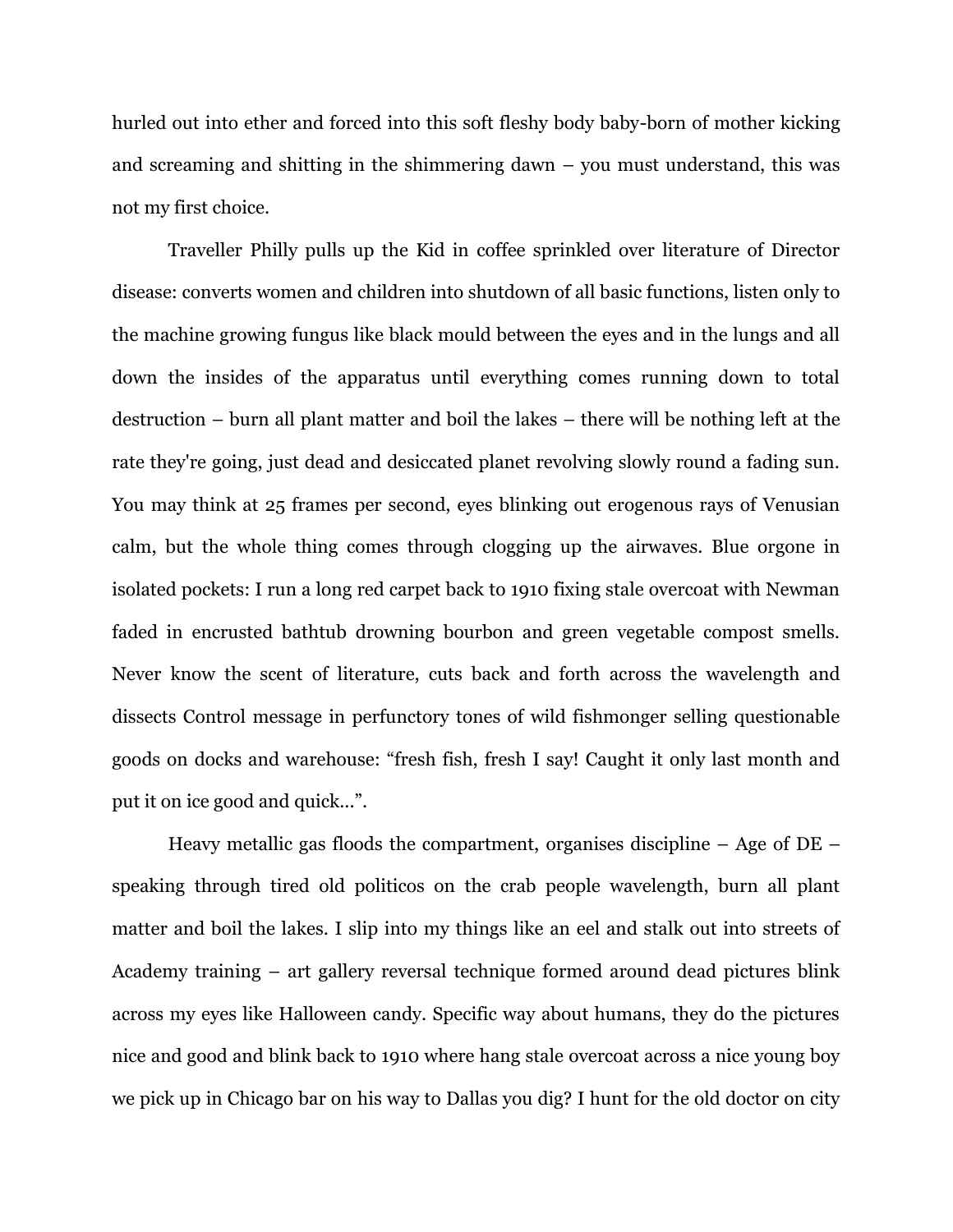streets spitting sick and waiting for the whole thing come crashing down – uncomplicated mode of living in pink flesh writhing about exposed exoskeletal underpinnings – "pass the garbanzo beans" in dead establishment of fifty-cent dinners and cold coffee drunk down dead time frozen time. All alien races swirling about me in wondrous neon array: humanity now in on the gimmick – where does such a thing come from?

Lead in to surrounding nebula of blazing gaseous extract looked on through University telescope and recorded in a big black ledger with unknown symbols extolling arcane knowledge to a dead and forgotten god. Surround the dials with long insect fingers and eject the trash receptacle out into space – vegetable smell of faded flesh wafts out to cold rings of dead planets and mingles in the dust of ages. Beasley in shitting disease lights up along crab planet latrines and lavatories and hails Control frequency: everything proceeds on tape recorder cutting back and forth across all wavelengths – shutdown, erratic programming, shutdown the human kick, shutdown all resistance. DE wins on contested politico debate raging back in EarthSphere radio-play – burn all plant matter and boil the lakes – Beasley eats up literature and shits sequence in blue ocean of grey crab night – "do this" "do that" back and forth across radio static, advertisement billboard, and fading memories of 1910. Return sequence back to Nagasaki, back to oven burning blue.

I slide a cigarette smoothly from a fresh pack and sit tight in heavy gas pouring down soupy liquid influenza – set the great work in motion with flare of match and gentle arcing caress of spent wood through cold compartment air. Bert Brecht cuts down across the viewscreen with Sartre, Burroughs, Kafka, and all manner of literature dredged up from the pus-filled sewer of EarthSphere mindscreens: viewed from all